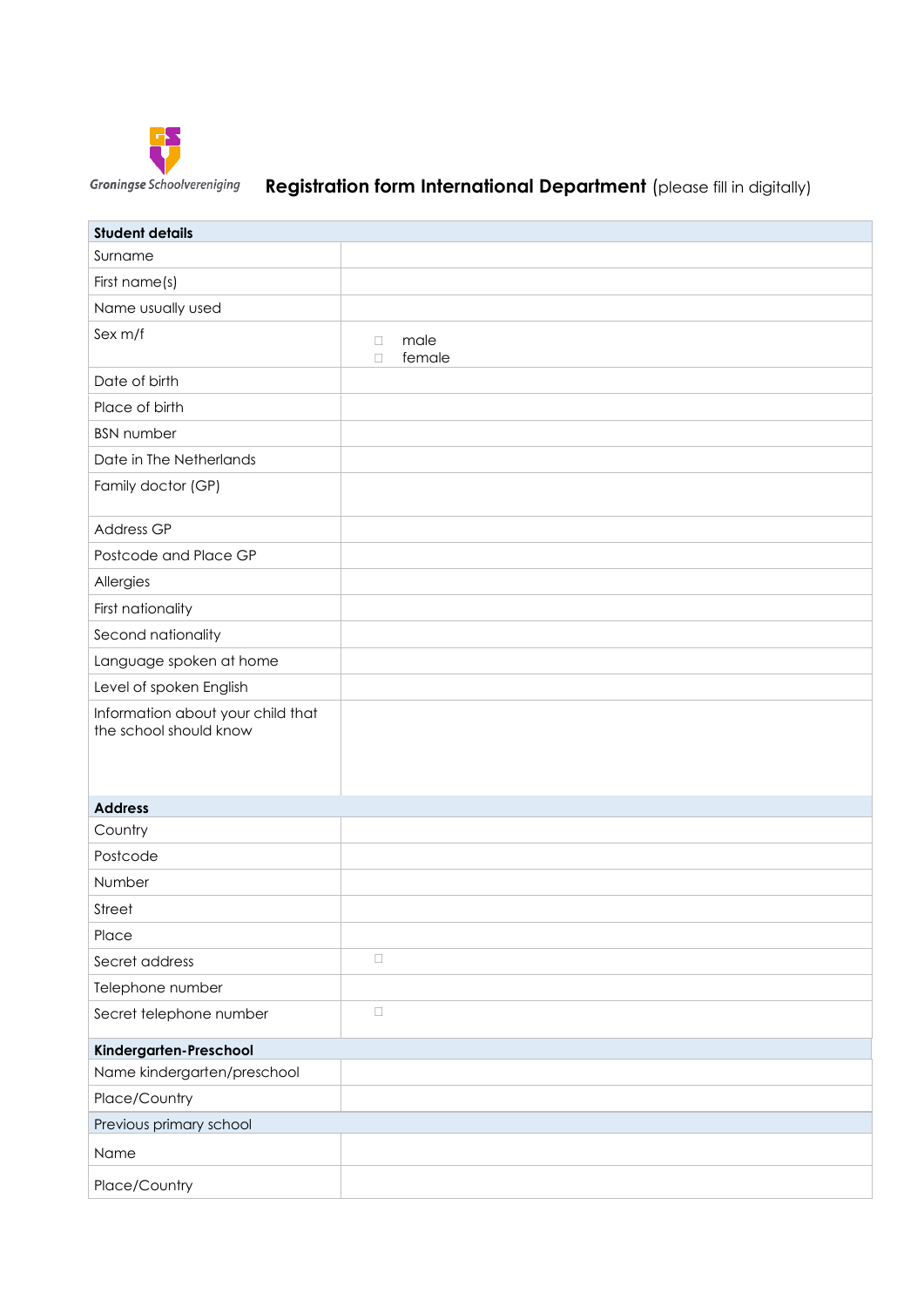| <b>Details parent 1</b>                                                |                                         |  |
|------------------------------------------------------------------------|-----------------------------------------|--|
| Surname                                                                |                                         |  |
| First name                                                             |                                         |  |
| Initials                                                               |                                         |  |
| Sex m/f                                                                | male<br>$\Box$<br>female<br>$\Box$      |  |
| Date of birth                                                          |                                         |  |
| Place of birth                                                         |                                         |  |
| Country of birth                                                       |                                         |  |
| Profession                                                             |                                         |  |
| Employer                                                               |                                         |  |
| Mobile number                                                          |                                         |  |
| Work number                                                            |                                         |  |
| Marital status                                                         |                                         |  |
| Email address                                                          |                                         |  |
| <b>Details parent 2</b>                                                |                                         |  |
| Surname                                                                |                                         |  |
| First name                                                             |                                         |  |
| Initials                                                               |                                         |  |
| Sex m/f                                                                | male<br>$\Box$<br>female<br>$\Box$      |  |
| Date of birth                                                          |                                         |  |
| Place of birth                                                         |                                         |  |
| Country of birth                                                       |                                         |  |
| Profession                                                             |                                         |  |
| Employer                                                               |                                         |  |
| Mobile number                                                          |                                         |  |
| Work number                                                            |                                         |  |
| Marital status                                                         |                                         |  |
| Email address                                                          |                                         |  |
| Important information about your<br>child that the school should know: |                                         |  |
| <b>Registration</b>                                                    |                                         |  |
| Desired starting date:                                                 |                                         |  |
| School year                                                            |                                         |  |
| Entry for group                                                        |                                         |  |
| Do you already have children at<br>the GSV?                            | Yes. In group<br>$\Box$<br>No<br>$\Box$ |  |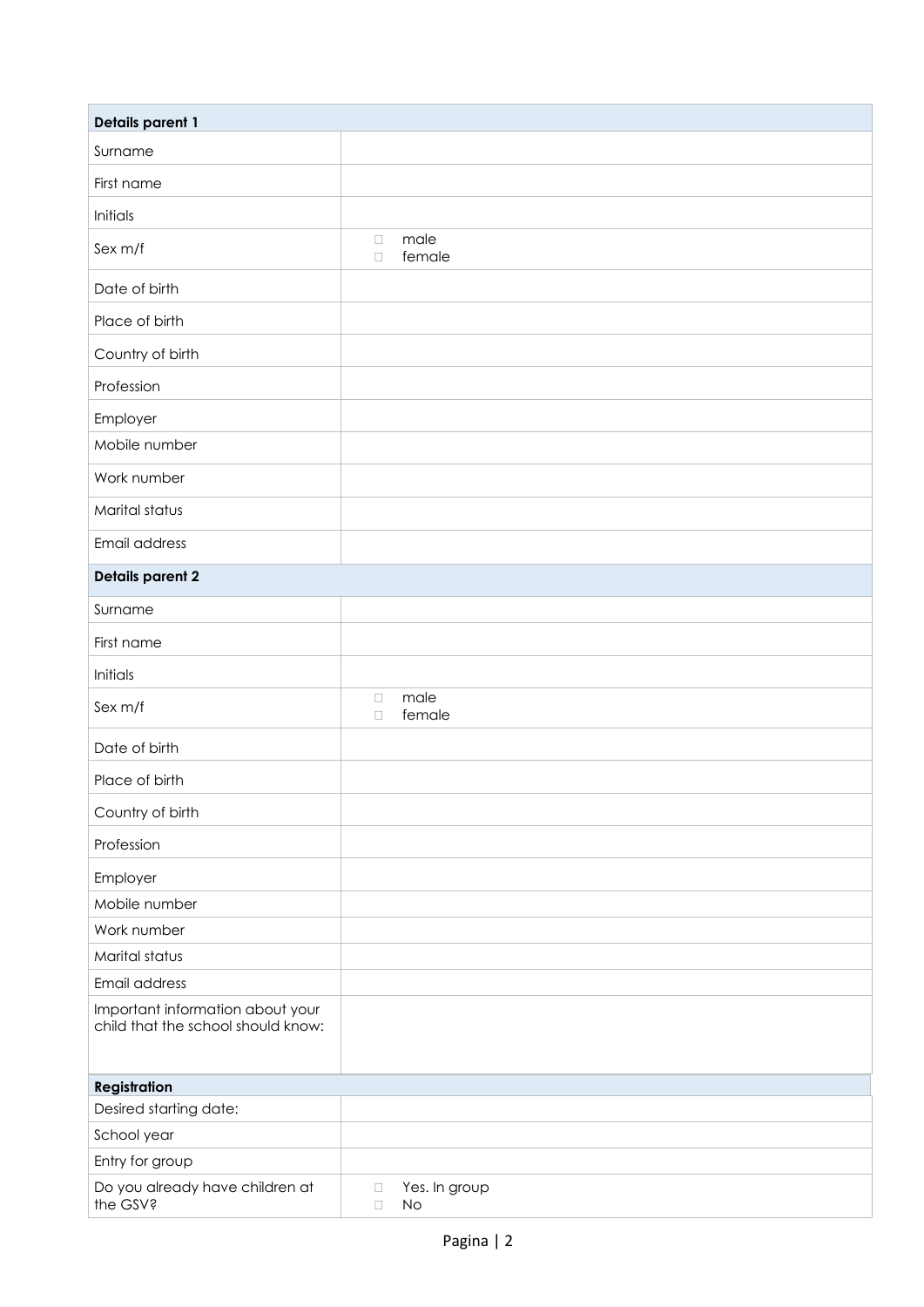| The undersigned declares to have filled in the form truthfully.                                             |                                                                                                                                                                                                                                                                                                                                                                                                                                                                                                                                                                                                                                                                                                                              |  |
|-------------------------------------------------------------------------------------------------------------|------------------------------------------------------------------------------------------------------------------------------------------------------------------------------------------------------------------------------------------------------------------------------------------------------------------------------------------------------------------------------------------------------------------------------------------------------------------------------------------------------------------------------------------------------------------------------------------------------------------------------------------------------------------------------------------------------------------------------|--|
| Name parent 1                                                                                               | Name parent 2                                                                                                                                                                                                                                                                                                                                                                                                                                                                                                                                                                                                                                                                                                                |  |
| Signature                                                                                                   | Signature                                                                                                                                                                                                                                                                                                                                                                                                                                                                                                                                                                                                                                                                                                                    |  |
|                                                                                                             |                                                                                                                                                                                                                                                                                                                                                                                                                                                                                                                                                                                                                                                                                                                              |  |
|                                                                                                             |                                                                                                                                                                                                                                                                                                                                                                                                                                                                                                                                                                                                                                                                                                                              |  |
|                                                                                                             |                                                                                                                                                                                                                                                                                                                                                                                                                                                                                                                                                                                                                                                                                                                              |  |
| Date:                                                                                                       |                                                                                                                                                                                                                                                                                                                                                                                                                                                                                                                                                                                                                                                                                                                              |  |
| Telephone number : + 31 (0) 50 5270818                                                                      |                                                                                                                                                                                                                                                                                                                                                                                                                                                                                                                                                                                                                                                                                                                              |  |
| E-mail address: info@g-s-v.nl                                                                               |                                                                                                                                                                                                                                                                                                                                                                                                                                                                                                                                                                                                                                                                                                                              |  |
|                                                                                                             |                                                                                                                                                                                                                                                                                                                                                                                                                                                                                                                                                                                                                                                                                                                              |  |
| Admission Procedure of the International Department of the GSV.                                             |                                                                                                                                                                                                                                                                                                                                                                                                                                                                                                                                                                                                                                                                                                                              |  |
| the needs of the pupil and available school resources.                                                      | The admission procedure (22nd April 2014) of the International Department of the GSV applies to the registration<br>of pupils of the International Department GSV. The procedure can be downloaded from the website. If a child is<br>registered Parents/Guardians will be asked to join the Groningse Schoolvereniging Association as members. For<br>this membership the school fee regulation is applicable. The school fee will be asked of you from the first day your<br>child starts school. All registrations will be processed in the order that they come in. If a maximum number of pupils<br>in a class is reached, pupils will only be placed in consultation with the teacher in question and in observance of |  |
| Definite placement depends on the results of the admission procedure. A definite withdrawal of registration |                                                                                                                                                                                                                                                                                                                                                                                                                                                                                                                                                                                                                                                                                                                              |  |
| should be sent in writing.                                                                                  |                                                                                                                                                                                                                                                                                                                                                                                                                                                                                                                                                                                                                                                                                                                              |  |

### **Dear Parents, Guardians,**

It is important to us to explain what is made possible due to the payment of the school fee, which is high quality education, for your children. We would like to inform you about our philosophy regarding the education we offer and the choices that we make.

### **The world at your feet**

Your children are growing up in the 21<sup>st</sup> Century. From the day that they were born they are world citizens. The world surrounding them is an international community. This community is constantly changing socially, technologically and economically with great speed. We want to prepare your children for a future within this international setting. We want them to find their place in this world in all areas of their lives; in relationships, study, work and society. Everyone has a different background, but everyone is part of this global community.

### **Five Pillars**

To achieve this mission statement we uphold 5 pillars in all that we do:

### **1 Challenge**

We want every pupil to achieve their potential. This means that we, together with each child, make plans to develop his or her unique package of talents. Our children work in their year groups and are challenged at their own level. Our teachers differentiate in instruction and educational materials per child. They keep track of each child's progress. We also have additional staff and materials to meet the needs of children who need extra support or challenge.

### **2 The best facilities**

Together with you we invest in the best facilities for our children. These facilities are possible due to the school fee. We invest in teachers, because we believe that small year groups and subject teachers add many plusses to the quality of